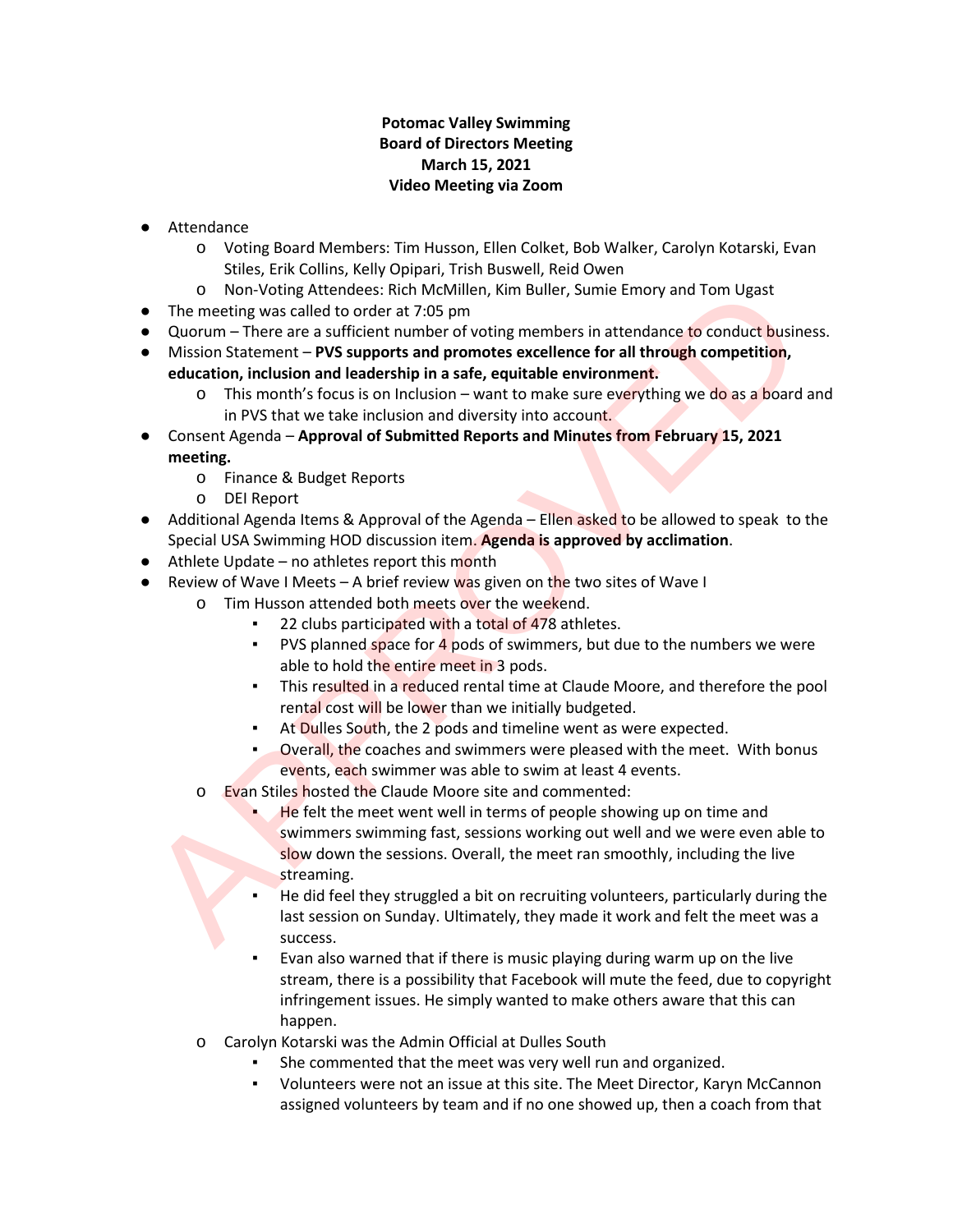club was required to fill the position until a parent or other volunteer could be found.

- The Staff at Dulles South was very supportive and helpful.
- She felt those in attendance did a good job at following the rules and guidelines.
- o Erik Collins also attended Dulles South
	- He completed both Carolyn and Karyn for a very well run meet.
- Status of Wave II, III and IV meets  $-$ 
	- $\circ$  Wave II When the entries initially came it the meet as a whole was heavily subscribed. With 365 athletes the meet was bigger than we had planned for. Aaron Dean & Evan Stiles worked together to make the sessions more manageable. It was determined to run the meet in flights; Women's A flight, Men's A flight and then a B flight. This will help keep all numbers in compliance with the facility and within the prescribed timelines.
		- Evan explained how that if a swimmer qualifies for the A flight, but also has a bonus event in the B flight, then they can swim both in events in the A flight. It will be a long meet, but they worked out a way for each swimmer to be in only one flight.
	- $\circ$  Wave IV 10 & Under meet: 2 sessions for girls and boys one each day between prelims and finals of the Wave II meet. There are a total of 170 total athletes in 780 splashes – turned out almost exactly as predicted.
- $\circ$  Wave III The entry deadline was initially set for last week, however the numbers were lower than expected, particularly in the 11 year old age group. The Meet Directors and Age Group Chair worked on a plan to allow additional bonus swims for these athletes, which will spread out the timeline and give them a better experience. The entry deadline was extended until later this week. With 365 athletes the meet was biget than we had planned for. Aaron Dean & Evaluation Consumer Significant Universe Significant Trum the meet in flights; Women's A flight, Men's A flight and then **a** B flight. This will th
	- $\circ$  The board feels the Wave Series has worked out well. Coaches and athletes are happy and we are all fortunate to have been able to offer these meets this spring.
- Action Items no action items
- Discussion Items
	- o Registration and Relief Status Ellen Colket reported on the Profit & Loss Statement; we are midway through our season and currently have a slight surplus. She indicated that she anticipates that we will end the season with a deficit, but does not have a good lineof-sight as to what that will be yet. A big factor will be any LC meets and how they will be structured.
		- The Membership Relief There were 36 clubs that we were able to provide a registration refund totaling, \$92,000. We will continue to accept application and will provide relief to clubs through March 31.
		- Grant Opportunity and timeline The Grant Team was announced (Ellen Colket, Evan Stiles, Erik Collins, Kurt Thiel, Karyn McCannon, Trish Buswell and Sophia Heilen-athlete). They were able to use the general Grant outline and much of the language from the previous Grant program that was offered.
			- Ellen then presented the Timeline. The application process will open April 2 and close on April 12. The applications will then be reviewed, April 13-16, then the Grant Team will align their findings, so they can give a presentation to the Board at the April meeting on the 19<sup>th</sup>. They will then announce and present the agreement letters on April 23, with all payouts completed by April 29.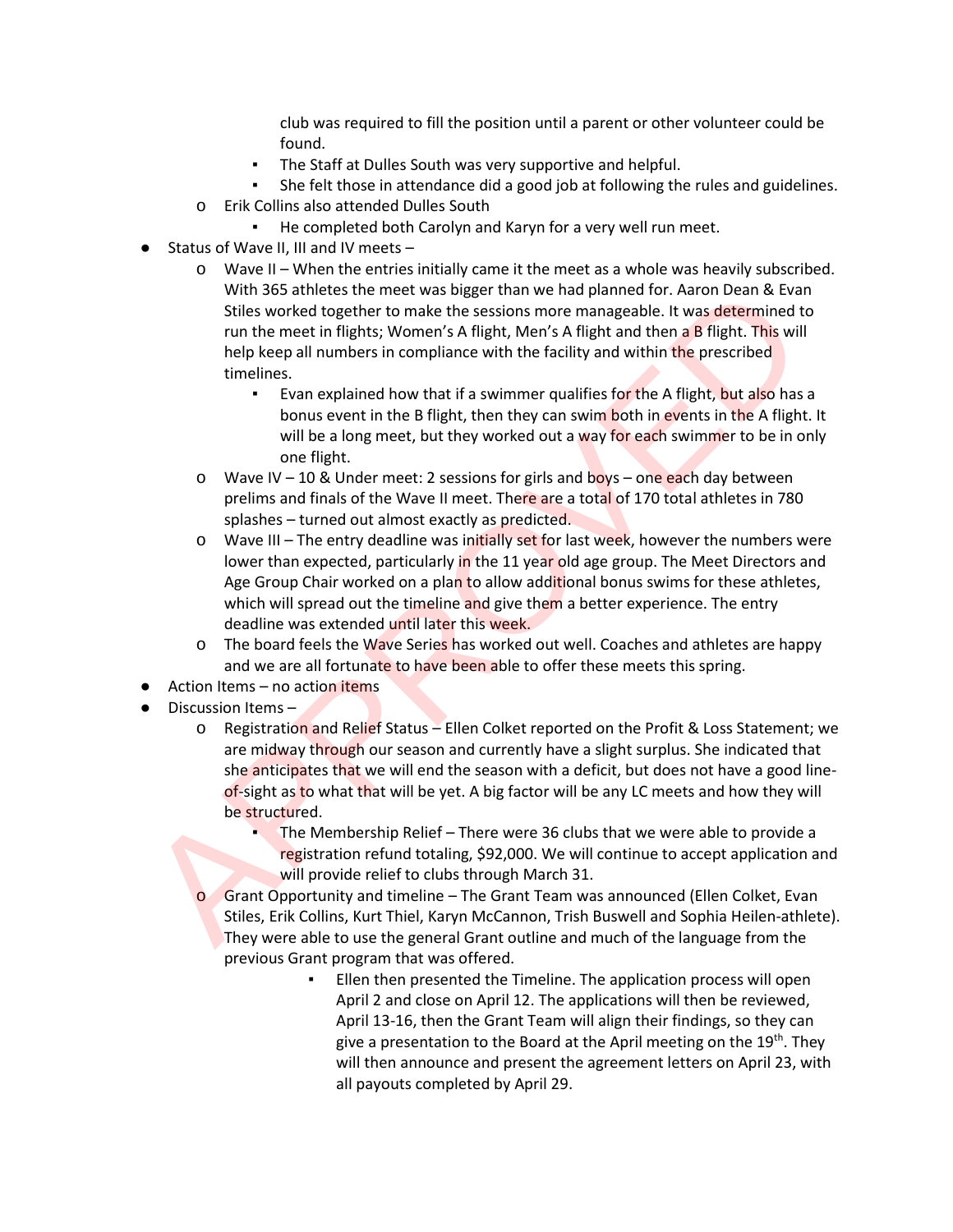- o Financial Accounting Standards Board (FASB) new accounting pronouncement and impact on PVS –
	- There was a revision that was issued last year, regarding how income is recognized, which is recorded on a calendar year. There are some specific incomes that we recognize in our season that we will now have to extend to the next season.
	- There will be some changes as to how we need to manage and report income, which will be reflected in the 2021-2022 budget planning.
	- This has been recommended by the CPA and will put us in compliance with the IRS.
- $\circ$  Sectionals Update Sectional entries opened late last week. The Eastern Zone Tech Committee expected the meet to be over subscribed. However, the numbers are lower than they expected. Over the weekend the EZ Tech Committee met and decided to lower the time standards, so more swimmers could enter the meet. Virginia Swimming, the meet hosts, agreed to the changes. Earlier today the new qualifying times and the extended entry deadline were announced.
- $\circ$  LEAP Status The Governance Committee has been working on the LEAP process and are progressing. It is anticipated that all updates will be done by the end of April.
- $\circ$  Zone Workshop, April 30-May 1 Information has been sent to the Board Members. The workshops will be held virtually, and everyone is invited to attend. Tim reviewed the general schedule and what to expect. All information has been emailed out and can be found on the USA Swimming website. There will be a lot of great information presented and everyone is encouraged to attend the online sessions that interest them the most.
- o Special USA Swimming HOD, June 30, 2021
	- A new policy signed into law requiring changes of all National Governing Bodies and how they are structured. USA Swimming has created several committees to work on making the necessary changes. These changes must be fully implemented by January 2022.
- USAS has created three working groups (HOD, National Committee, BoD) there will be changes in the bylaws, rule book and structure of the HOD. One major change is that the athletes membership will now need to be 33.3% voting members, with no less than 20% of the Elite Athlete status. Meaning they must have represented the USA in a National Level or higher competition within the past 10 years. The issue is we have to have draft legislation by April 16. And present to the BOD, then it will be sent to Rules and Regs and finally will be presented at the Special USA Swimming HOD on April 30. This has been recommended by the CPA and will put us in compliance with<br>
IRS.<br>
Sectionals Update – Sectional entries opened late last week. The Eastern Zone Tech<br>
Committee expected to meet to be over subscribed. However,
	- Not clear if this will have any impact on the LSCs. But it is important that USA Swimming comes into compliance this year.
	- o TYR Spring Cup Meets will be the same weekend as the Zone Workshop. It is a long course meet for 18 & Under athletes. USA swimming is focused on getting LC opportunities for these athletes. Tim has previously sent out this information to the Board. Additionally there are tentative plans for other summer meets, such as Sectionals and Futures.
- Next Scheduled meeting: April 19, 2021
- The meeting was adjourned at 7:50 PM.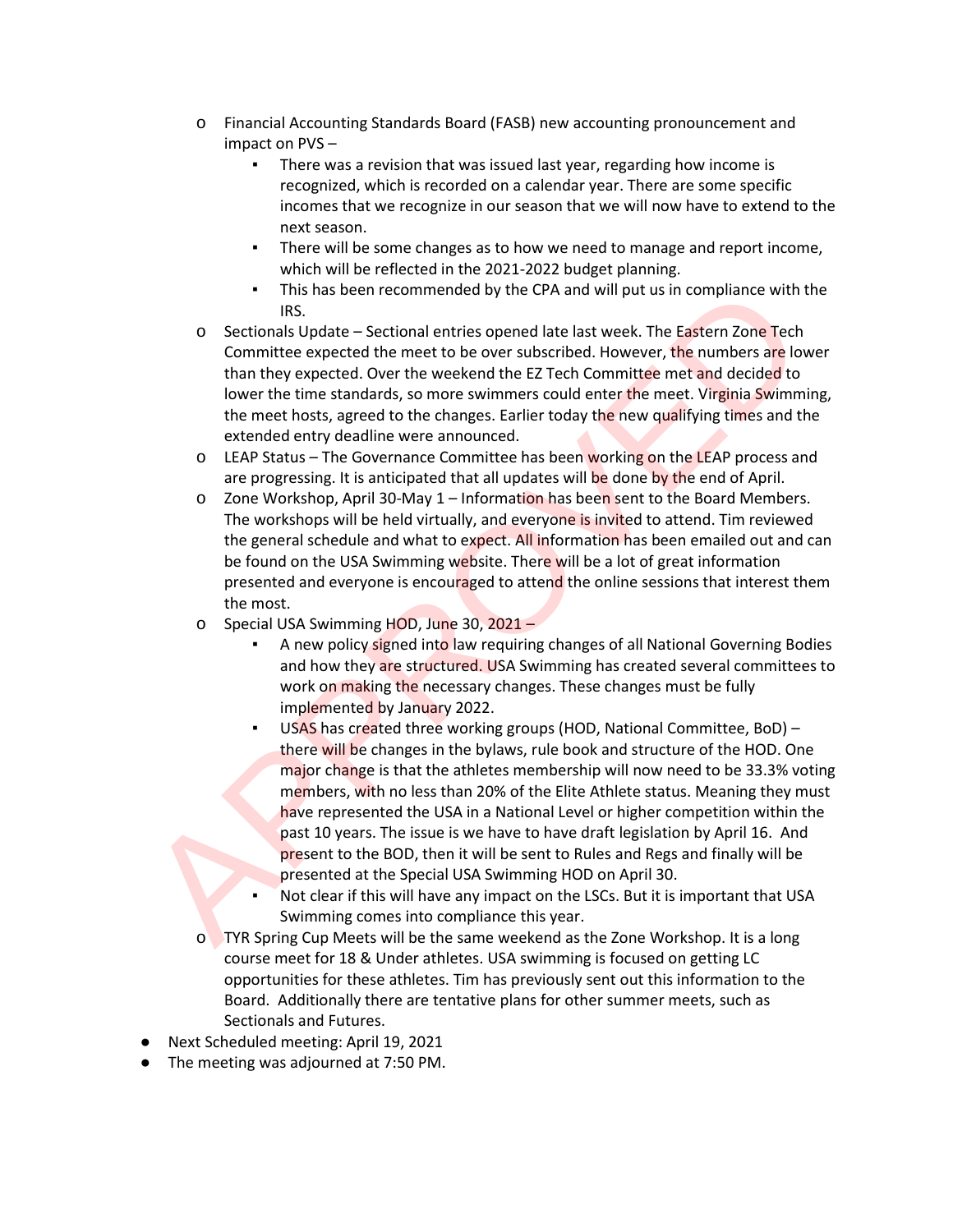

# **Potomac Valley Swimming Finance Report as of 28-Feb-2021**

#### **Financial Performance**

Our investment portfolio continues to exceed our investment target, with positive growth month over month. Overall performance through the second month of 2021 continues on a positive trend in part due to the rollout of the COVID vaccine as well as the recovery of the U.S. and global economies, which exceed expectations. The following provides a summary level view of the allocation and performance of our assets.

## **ASSET ALLOCATION SUMMARY As of 28 Feb 2021**



Investment Objective - **Balanced Growth** Risk Tolerance - **Low Risk**

Our General Operating Account (GOA), Restricted Operating Account (ROA) and Special Accounts remain within the Wells Fargo Banking Institution.

## **Budget Performance**

We are midway through our 2020-2021 season and continue to reflect a nominal, positive Net Income. We anticipate this surplus to diminish primarily due to ongoing fixed expenses, additional SC Championship meet expenses, as well as disbursements of PVS' 2<sup>nd</sup> round of COVID relief. However, if our two PPP loans are forgiven prior to seasonend, these funds will aid in offsetting loss of income as well as fixed and/unplanned expenses.

Presently, Flex registrations are up and associated income exceeds budget by greater than 39%, however, premium athlete registration income is down 17% relative to this time last year. Additional challenges include fewer meets than planned, only 77% of our clubs are re-registered, and the lingering impacts of COVID continue to stress our clubs financially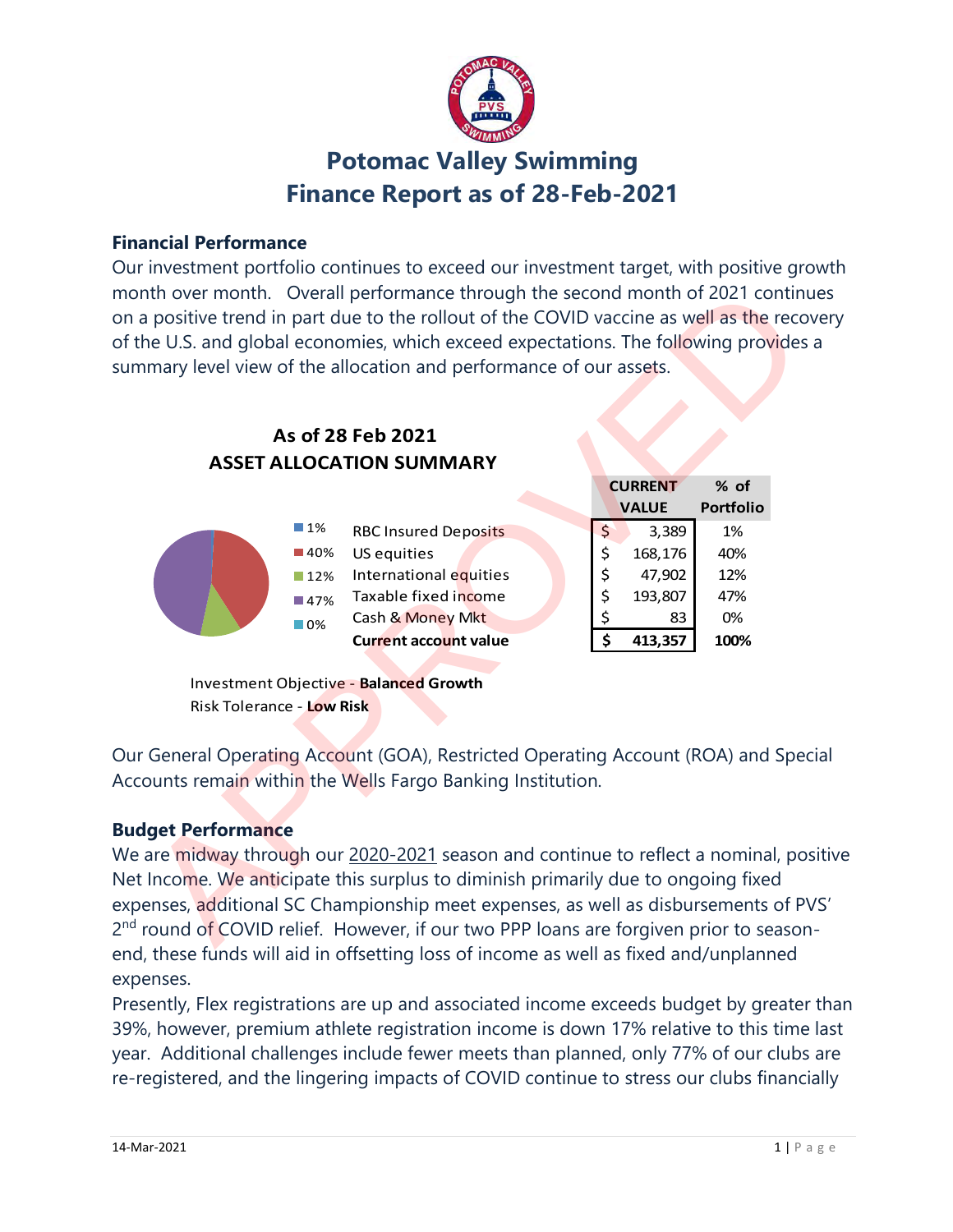

# **Potomac Valley Swimming Finance Report as of 28-Feb-2021**

and operationally. All budget categories continue to be monitored and managed with a focus on mitigating variable expenses.

## **PVS' Club Relief Program - Phase II**

- **The PVS Board approved registration relief refund** was launched in January and 50% of the PVS portion of paid athlete registrations as of 31-Jan-2021, was refunded to 36 clubs who were registered and in good standing. Checks were issued and mailed on 9-Feb-2021. We will continue this same process and close refunds as of 31- Mar-2021.
- **The Grant Process Phase II** will be launched with the grant team in early March. The applications will be posted in early April and distributions to eligible clubs will occur in late April.

### **PPP Loan Forgiveness Application - 1 st and 2nd loans**

- **PPP Loan Forgiveness Application** We continue to await posting of the Loan Forgiveness Application by Wells Fargo for our first round of PPP relief. Wells Fargo management has stated they delayed posting the Loan Forgiveness application and awaiting word from the new Administration regarding the threshold for loan forgiveness. Once the forgiveness application is available, PVS will complete the SBA 3508/3508EZ form for our first round of PPP loans and will follow suit later in the year for the second round, in compliance with schedule spend and dates. S' Club Relief Program - Phase II<br>The PVS Board approved registration relief refund was launched in January at<br>50% of the PVS portion of paid athlete registration as of 31-Jan-2021, was refund<br>60 36 clubs who were register
- **Second Draw PPP Loan -** PVS submitted an application through Wells Fargo for a **second round of Paycheck Payroll Protection.** We met the necessary eligibility requirements and were approved 5-Feb and funds were direct deposited into our Wells Fargo Account on 8-Feb.
- **Intuit ACH Fee Increase** Intuit has responded stating that PVS should be exempt from the ACH processing charge increase since we are a non-profit 501c3 firm. Final confirmation of this is needed from the Merchant Processing Center. We are targeting resolution by mid-April.

Respectfully submitted,

Edeolket

Ellen Colket

**14-Mar-2021** 2 | P a g e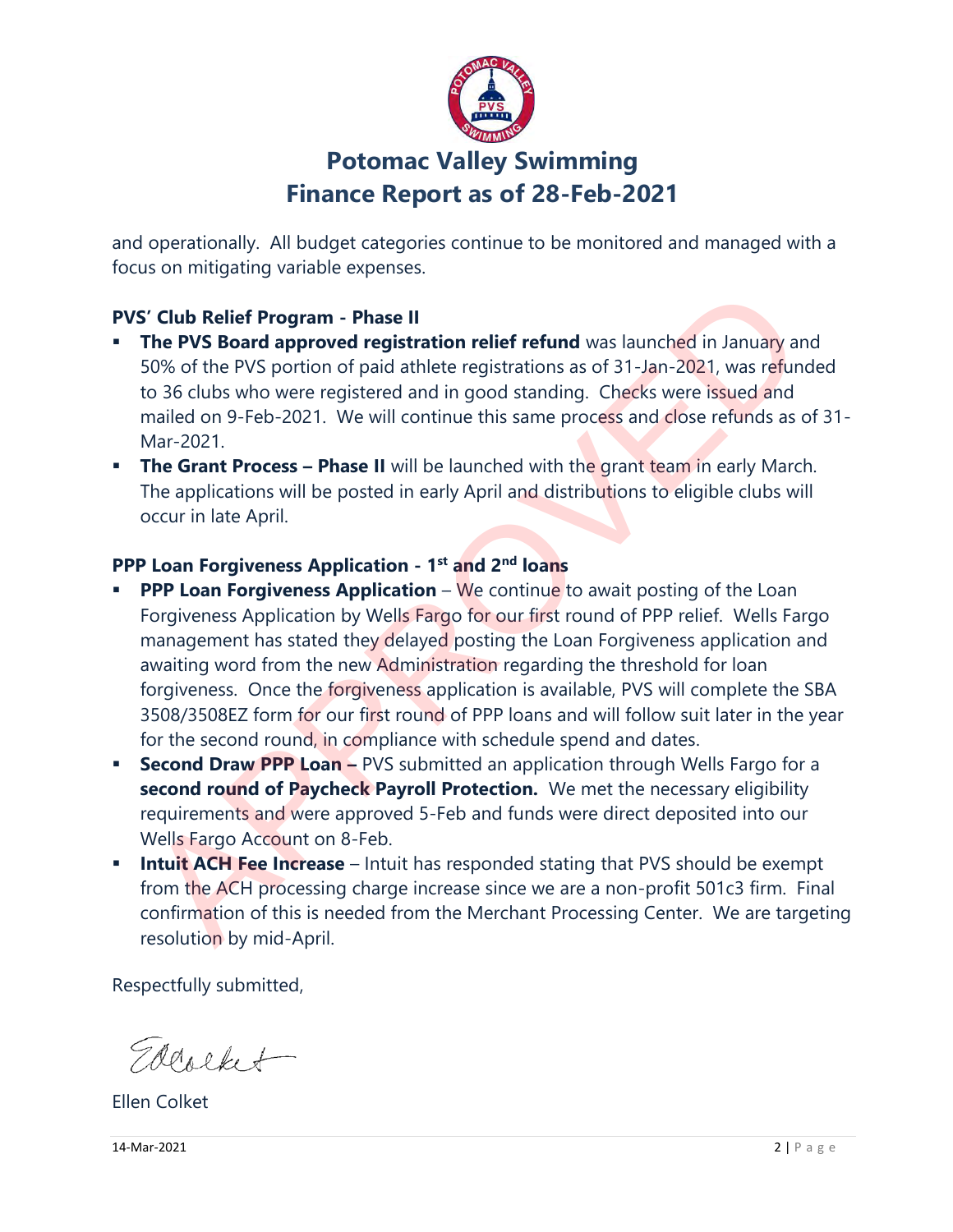

# **Potomac Valley Swimming Finance Report as of 28-Feb-2021**

Vice Chair Finance Potomac Valley Swimming 14-Mar-2021 APPROVED N